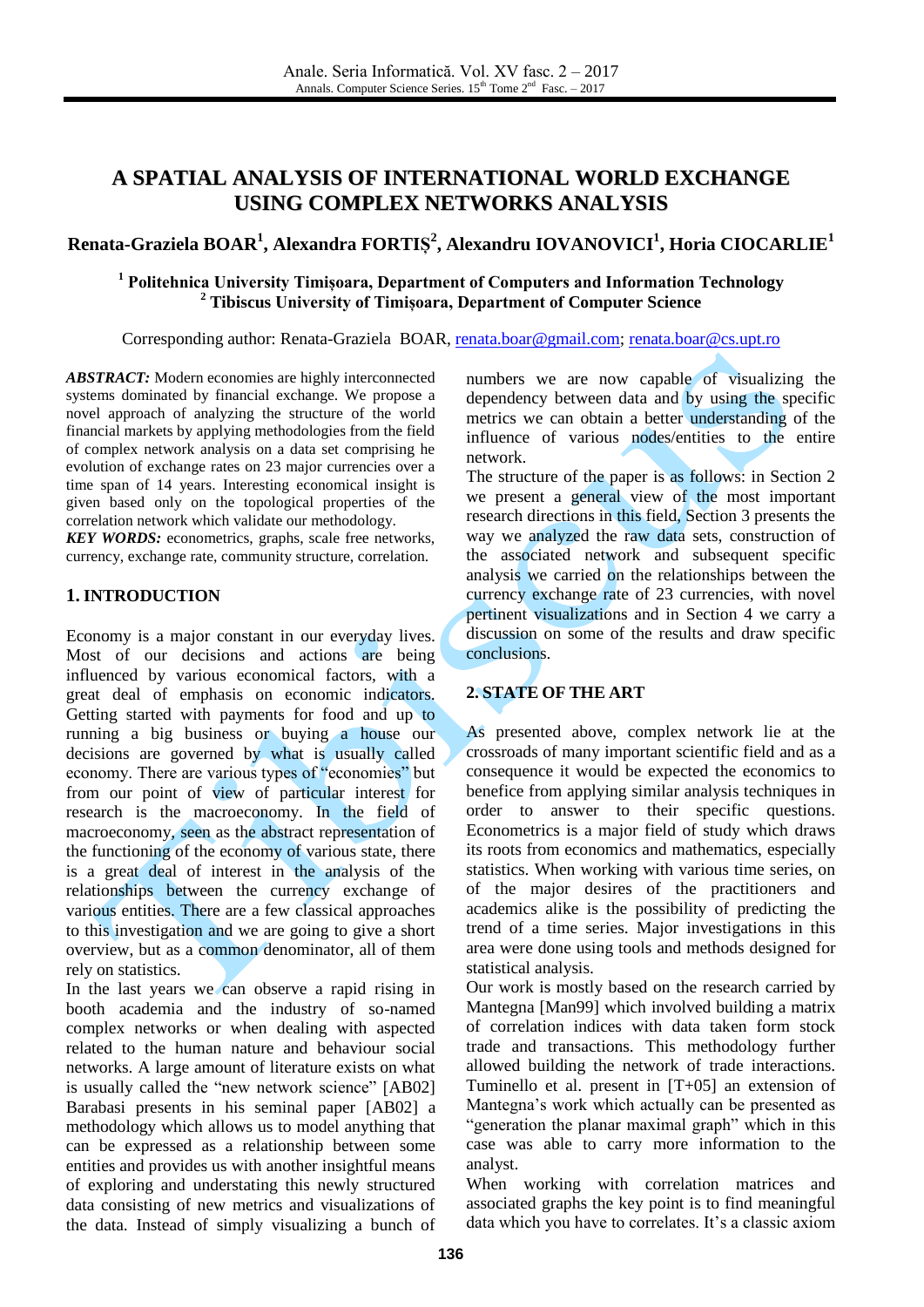that "correlation does not mean causality" but when chosen well it can get insightful data. Kennet et al. present in [K+10] a methodology for constructing correlation matrix using only the partial correlation. We use the threshold correlation presented there in order build a high pass filter on the complete graph. Mathematically everything is correlated with everything else, but from a practical point of view most of the time the correlation is so weak we can discard it.

The financial crisis of the last years provided the motor for a plethora of studies in the field of econometrics. Kennet and his team present in [K+11] another interesting research carried also on data provided by stock market which uses the Dow Jones index and they were able to identify strictly algorithmically some episodes of crisis.

Similar initiatives to our one which exploit also the methodology of complex network analysis in order to represent phenomenon of the global financial market are presented in [KR07, L+11 and Car13]. Kali developed this work on data taken from international trade and he tries to explain the roots of the financial crisis, finding what is called a "contagious connection" between some smaller crisis which occurrence in Mexico, Russia and Asia [L+11]. Lee in [L+11] addressed also the problem of global financial crisis through a novel approach, more explicit, the connection between county's GDP and the amount of economical exchange between countries. The authors find a "strong correlation between the size of the GDP and the force of the blow of that particular country to the crisis".

In [H+07] the authors also present an algorithm for comparing various countries by the structure of the products and goods.

**Table 1: Currency codes and corresponding countries**

| rabic 1: Carrency coucs and corresponding countries |                            |            |                     |
|-----------------------------------------------------|----------------------------|------------|---------------------|
| Currency                                            | Country                    | Currency   | Country             |
| code                                                |                            | code       |                     |
| <b>AUD</b>                                          | <b>Australian Dollar</b>   | <b>LKR</b> | Sri Lankan Rupee    |
| <b>BRL</b>                                          | <b>Brazilian Real</b>      | <b>MXN</b> | <b>Mexican Peso</b> |
| CAD                                                 | Canadian Dolar             | <b>MYR</b> | Malaysian Ringgit   |
| <b>CHF</b>                                          | Swiss franc                | NOK.       | Norvegian Krona     |
| <b>CNY</b>                                          | Chinese Yuan               | <b>NZD</b> | New Zealand Dolar   |
| <b>DKK</b>                                          | Danish Krone               | <b>SEK</b> | Swedish Krona       |
| <b>EUR</b>                                          | Euro                       | SGD        | Singapore Dolar     |
| <b>GBP</b>                                          | <b>Great Britain Pound</b> | <b>THB</b> | Thai Baht           |
| <b>HKD</b>                                          | Hong Kong Dolar            | TWD        | Taiwan New Dolar    |
| <b>INR</b>                                          | <b>Indian Rupee</b>        | <b>VEB</b> | Venezualan Bolivar  |
| <b>JPY</b>                                          | Japanese Yen               | ZAR        | South African Rand  |
| <b>KRW</b>                                          | South Korean Wo            |            |                     |

### **3. METHODOLOGY AND RESULTS**

Our work is based on the dataset retrieved from European Commission's Eurostat Database and consists of the currency exchange rates of 23 major currencies in report to the US Dollar. Data cover the time span from  $1<sup>st</sup>$  of January 2003 and up to 1stof August 2017 with a resolution of  $1/day$ . There are 3646 data points for each of the 23 currencies. For now on we are going to refer currency arrays by their internationally consecrated 3 letter abbreviation (see Table 1).

Our investigation is going to present a two fold approach: one is the classical one regarding the temporal evolution of the data and the correlogram visualization for the index of correlation and the other one, based on the complex network analysis is going to show us the spatial distribution of the data, emphasizing on the clusters of strongly intercorrelated sets (currencies).

#### **3.1 Pearson correlation visualization and interpretation**

Based on statistics a lot of researches found in literature [AB08] uses the Pearson correlation get insight on how two data sets are relate. This mean we want to find if there is a link between the direction of trend of one set in relation to the other.

We applied formula (1) taken from [Car13] for computing the correlation between all the pairs of currencies.

$$
R_{i,j} = \frac{<(y_i - ) - (y_j - ) >}{\sigma_i \sigma_j}
$$
 (1)

where  $\langle \rangle$  is used to signify the average of data set  $y_i$  and  $\sigma_i$  and  $\sigma_j$  are correspondingly the standard deviation of data sets *y<sup>i</sup>* .

By computing the formula (1) on all distinct datasets we obtained *253* correlation values on which have we charted initially a simple histogram in order to visualize the distribution of data (Figure 1a).

One can observe that the distribution looks similar to a normal distribution half of the samples having a threshold greater than 0.3

A newer approach in displaying and interpreting correlation matrices is the so-called correlogram (Figure 2). Introduced by Friendly in 2002 [Fri02], it is an alternative to the raw matrix, keeping in the same time the spatial characteristics of a matrix but adding the element of color and shade.

A corrgram is read as like: the output is a matrix, with the main diagonal populated with the indices of the datasets, while the SE corner is depicted as rectangles of various shades, the lightest shade having the smaller value of correlation and the most intense one having the highest.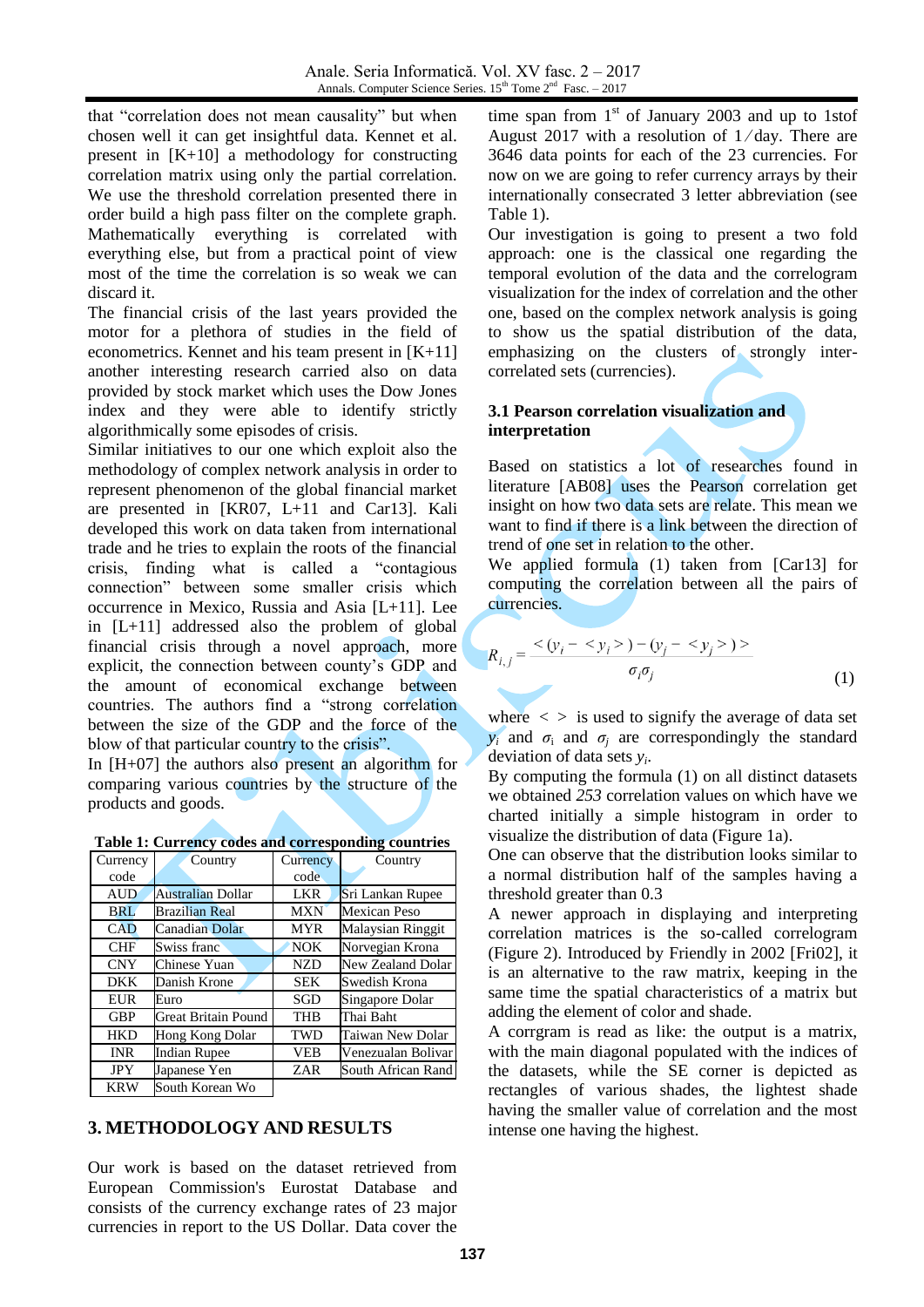

**Figure 1. The statistical analysis of the correlation indices was done as a histogram in order to show the composition of the samples. One can perceive the almost normal distribution of the real values (1a). Because we are more interested in the strength of the correlation than of the sign we plotted also the distribution of the absolute values of the correlation (1b). In this case the distribution is much closer to the uniform one, with a bias towards greater values (stronger correlations)**

The second, much more interesting approach, is the one based on the theory of complex networks in which we are going to build the corresponding network and offer new insights relying on the topological characteristics.



**Figure 2. The correlogram of the 23 currency exchange data sets shows a 2D spatial visualization of the correlation between any two sets as shades of color or proportionally filled discs. If we want to see from a qualitative point of view the strength of the correlation, between two sets we have to identify the corresponding two "cells" on the main diagonal and look at the intersection between them in the lower or upper side triangle of the matrix**

#### **3.2 Computing the correlation based network**

Of them one of the most widely used methods of building networks based on financial time series is the representation of the correlation coefficient in a graphical way. We have to define our graph as a set nodes represented by currency exchange rates *Si =*  ${AUD, BRL, ..., ZAR}$   $i = [1, n_s]$ , (where  $n_s$  is the

number of countries, in our case *23*) and the population of undirected links with the weight given by by the correlation index  $r_{i,j}$  between sets  $S_i$  and  $S_j$ . This way a  $n_s \times n_s$  matrix, R, is built.

One can observe that we get by this approach a complete graph, (Figure 3a) not yielding significant spatial interpretations. In order to obtain a noncomplete graph we have to build a partial graph of the initial one and we do this by imposing a cut-off threshold on the correlation index.

Using a literature referenced threshold of 0.3 [Car13] we filter the edges and obtain

| <b>Correlation index</b> | <b>Color</b> |
|--------------------------|--------------|
| [0.3, 0.45)              | Yellow       |
| [0.45, 0.6]              | Red          |
| [0.6, 0.75)              | Green        |
| [0.75, 0.9)              | Blue         |
| > 0.9                    | <b>Black</b> |

**Table 2: Correlation clusters and their color coding** 

a non complete graph. We further discretize the range of correlation indices in five disjoint sets, as depicted in table 2. The ranges and colours are taken from [Car13] for a uniform view across all the studies.

Figure 3b shows the graph after deleting the links with less than 0.3 correlation. On the obtained graph we can perceive a few interesting observations.

The newer network has only *202* edges, which hold for *79.84%* of the initial one and is consistent with the correlation distribution from figure 3a. The average degree is exactly *17.56* which is equivalent to the number of nodes (currencies) which have some kind of connection in their trend between them.

Our investigation does not stop here and in order to get an even more interesting insight into our data we are going to apply some complex network analysis techniques on this graph. Of particular importance and with good results we found to be the algorithm of *Modularity based Community Detection*. This is using the clustering coefficient metric running Newman's modularity metric [New03] in order to detect subgraphs with similar characteristics, in this case having a high average degree in the cluster and a low connectivity with other clusters.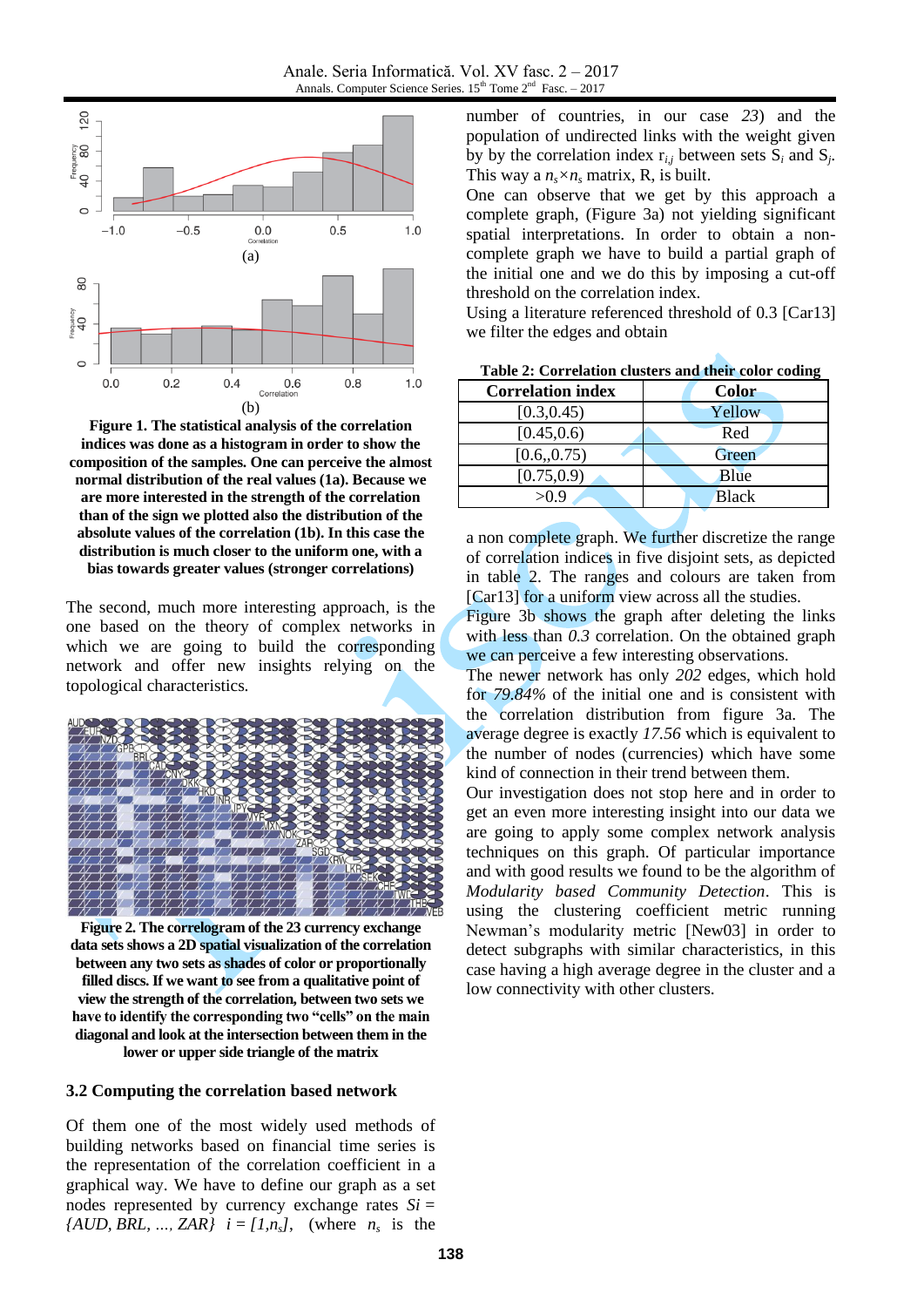

(a) Complete correlation graph with emphasize on the node for the EUR currency



(b) Subgraph of the correlation network showing only edges with a correlation index  $c_{i,j} > 0.3$ 

**Figure 3. The correlation network of the currency exchange rates is a complete graph as shown in figure 3a. Each of the nodes is linked to all the others trough edges having the correlation index in place of edge weight. We emphasize on the connections of the EUR currency. One can perceive the varying thickness and color of the edge, dependant of the weight. In figure 3 we show the partial graph obtained after filtering out the edges with the imposed threshold of 0.3. After running the community detection algorithm on the new graph there can be seen two distinct communities (colored in red and respectively blue) of "similar" currencies from a topological point of view**



**Figure 4. The correlation network with edges of corr < 0.3 filtered out. The two distinct communities can be seen on with different colors, while thickness of the edges is proportional with the strength of the correlation. The size of the nodes is proportional with the betweenness centrality of the node across the entire network. Of particular interest is the node BRL which has good correlation with nodes from both the communities**

Running the community detection algorithm with the parameter *resolution=1.0* on the filtered graph we obtain the graph shown in figure 4. There can be seen two distinct communities consisting of red and blue nodes.

Next we oriented towards the spatial visualization of the network using specific tools and algorithms. Even if for the renderings discussed up to new we have used the Fruchterman-Reingold algorithm, one can observe that it is not very useful in analyzing the structural properties of the networks being "visually messy".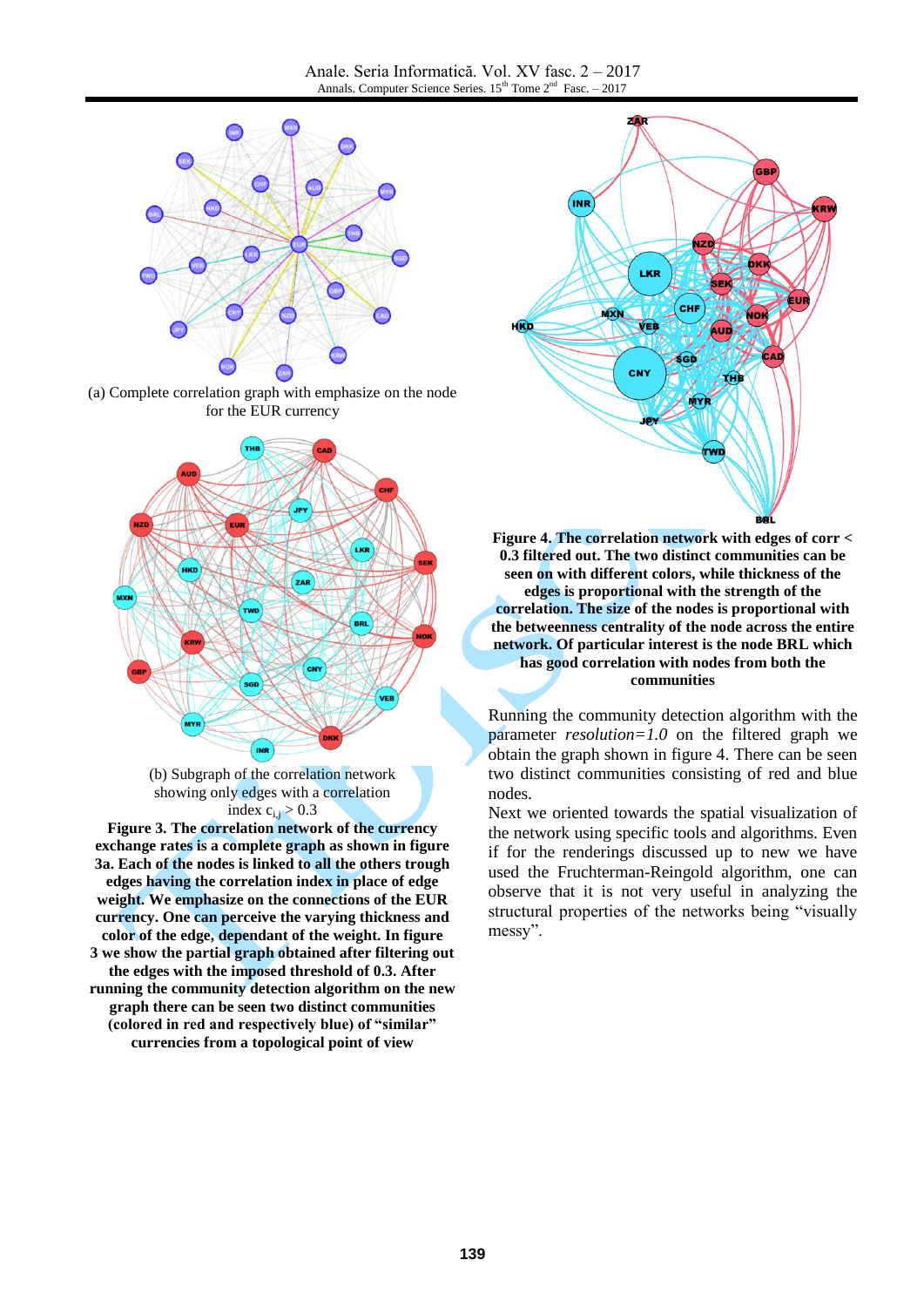

**Figure 5. Applying the methodology in a recursive fashion for one of the communities we can observe the hierarchical behaviour of our network. Here we can observe the second level of analysis on the "redcommunity" from Figure 4. The former cluster of "European currencies" is now subdivided into two more distinct communities with a much better definition of the borders. The "green-community" is consisting of pure anglo-saxon currencies while the orange one is consisting of British Empire currencies**

Of greater interest for our investigations is the Force Atlas 2 algorithm which is implemented as a standard plug-in in Gephi. Force Atlas 2's layout is based on the analogy of gravitational forces which attract the nodes and is solving the problem as a many body system in mechanics. There are various parameters to fine tune the behavior of the algorithm, but in our case the most important one is Edge Weight Influence and based on the semantics of our data we swept this parameter into the range from 1 to 10, setting it for the discussion at the value of 4. The

obtained rendering can be seen in figure 5↑ and one can perceive the spatial clustering of the two communities with only few "rogue" nodes. The economical implications of these facts are going to be discussed in the next section.

The clustering coefficient is also a specific metric introduced in complex network analysis. Watts et al. defines it in [WS98] as "*a measure of the degree [...] nodes in a graph tend to cluster together*". For the filtered currency rate network the clustering coefficient is *0.865* with is an almost scale free network.



(a) Distribution of the node betweenness centrality with the normal curve overlapped

Histogram of x



(b) Distribution of the node closeness centrality with the normal curve overlapped



The betweenness is one of the centrality metrics defined for complex networks, being applied to booth nodes and edges. When applied to nodes, the betweenness if computed as the number of shortest paths that cross that specific nodes. So, the shortest path between any two nodes is computed and for each node is counted how many of the paths pass through those specific nodes. Also, the distribution of betweenness is a key indicator of the type of complex network [New03]. Power-law distributions are considered the signature of social networks and uniform distribution as the one of random network [WS98]. In or case as it can be seen from figure 6b there is an almost normal distribution, consistent with the type of networks we are working with. In the same time, the distribution of the closeness centrality which is another metric of centrality based on the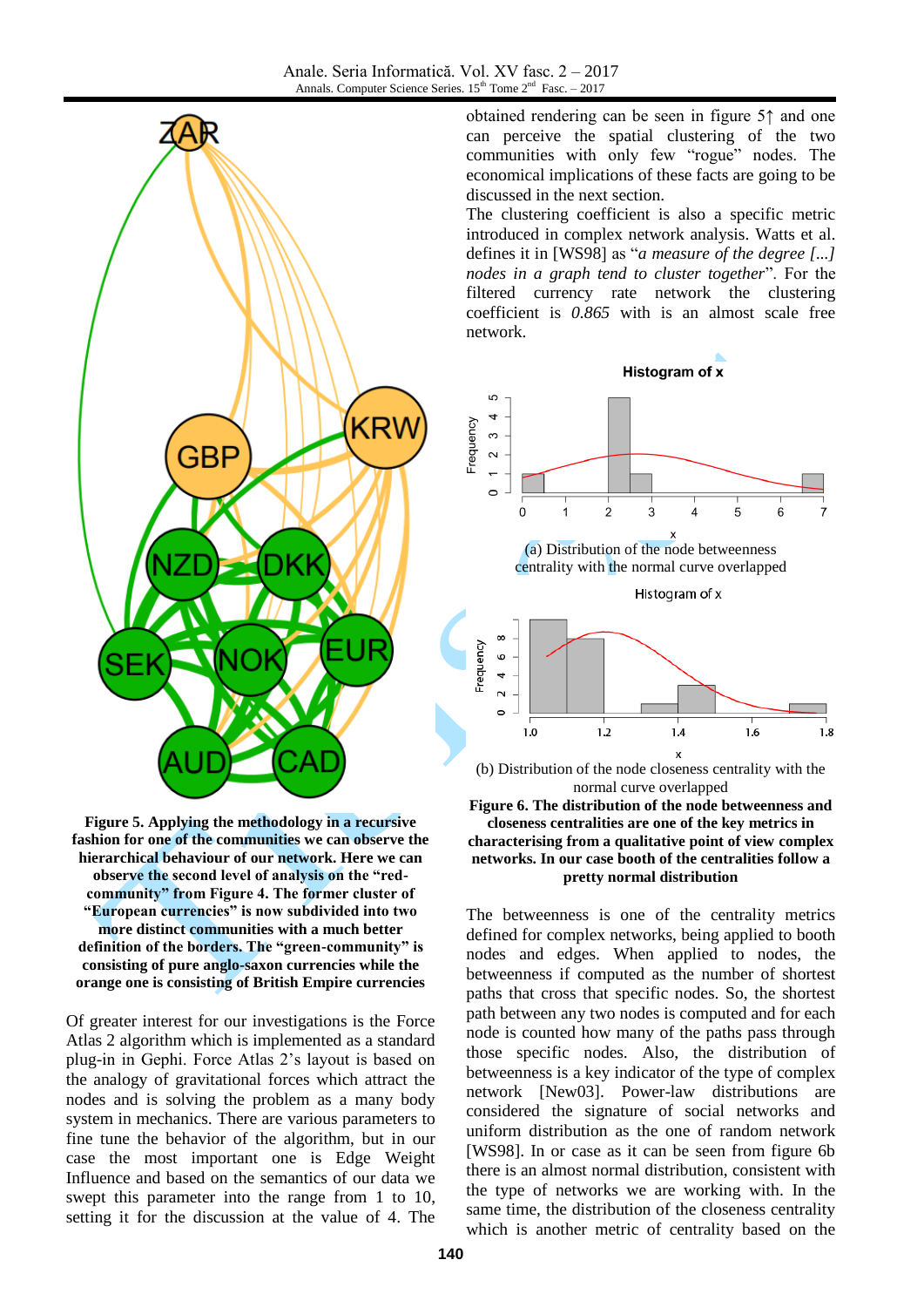topological distance between each node and all the other nodes of the network exhibits a similar normal distribution.

## **4. DISCUSSIONS AND CONCLUSIONS**

We carried the investigations presented in Section 3 in order to provide a new insight into the world financial markets, seen as a complex networks. The input data consisted of *23* time series covering the currency exchange rate in report to the US Dollar for a time span of 14 years, from January 2003 and up to August 2017. Computing the correlation index of the data we first done a statistical analysis of the data which can be observed in figure 2 and after analyzing the distribution of the data we built a correlogram as a specific visualization technique for plotting the correlation of various indices.

The core of our research was geared towards using complex network analysis and this represents the content of Section 3.2. After we defined the mechanism of building the correlation network we built the associated complete graph and the corresponding subgraphs (by imposing various thresholds for the correlation indices).

After we apply the 0.3 threshold on the data we observe that still *79.84%* of the data series are still correlated which mean that there is a statistical correlation between most of the major world currencies independent of their country or continent of origin. Computing complex network specific metrics is another step we carried out in analyzing our data. By using common metrics we are able to compare various geographical clusters in terms of their currency exchange rate which in term means the structure of the economical markets of the specific countries.

The most fascinating result arise from the community detection algorithm we ran on the graph. We hypothesized that only by using topological characteristics of the network we could be able to derive the characteristics of the financial markets and the communities identified in Figure 3↑ and Figure 4↑ come co confirm our assumptions. The first step with good enough results can be observed in Figure 5↑. There we have the "red-community" consisting of *10* nodes and the "blue-community" having the rest of *13* nodes. The Blue-community is consisting of Asian currencies while the Red-community is a bit more mixed having currencies preponderantly from the Eurozone, but also a few intruders such as *{AUD, CAD, ZAR, KRW}*. We consider this a being the expression of the economical trade between the countries. For example KRW is the South Korean Won, and in the same time South Korea is one of the major players in the electronic and industrial markets. The South African Rand (ZAR) is exhibiting a

similar behavior explainable through the fact South Africa being former British Colony (at least in part) and in the same time the South Korean diaspora in South Africa being the largest one in Africa which explains the higher economic exchange between the two countries [BG13].

On the second level of investigation we took into consideration the possible hierarchical structure of the data and continued by applying in a recursive fashion the algorithm for the first-level communities identified in Figure 2↑. For example the Redcommunity is subsequently divided into two more granular communities with a better definition of the boundaries. The Orange-community from now is the one discussed above consisting of British, South Korean and South African currencies while the Green-community of composed of traditional European exchange currencies.

We consider our research as a novel one in analyzing and visualizing the spatial relationships between world economies using the new field of complex network analysis. We took into consideration the currency exchange rate as a global metric of the country's economy but a similar approach can be used for various other investigations. Our data cover a time span of 14 years with take into consideration also some more troubled time periods and as a direction of further investigation could be considered taking some "slices" in time and comparing the evolution of the graph in various time periods, putting emphasis on the transition between "steady-state" economy and the periods of financial crisis. Also we want to quantize the "quality" of the economic exchange by using a superposition of network metrics.

#### **REFERENCES**

- [AB02] **Reka Albert, Albert-Laszlo Barabasi -** *Statistical mechanics of complex networks*, Reviews of modern physics, pp. 47, 2002.
- [AB08] **Franklin Allen, Ana Babus -** *Networks in finance*, Wharton Financial Institutions Center Working Paper No. 08-07, 2008.
- [BHJ09] **Mathieu Bastian, Sebastien Heymann, Mathieu Jacomy -** *Gephi: an open source software for exploring and manipulating networks*", ICWSM, 2009.
- [BG13] **Brittany A. Baumann, Kevin P. Gallagher -** *Post-Crisis Capital Account Regulation in South Korea and South Africa*, 2013.